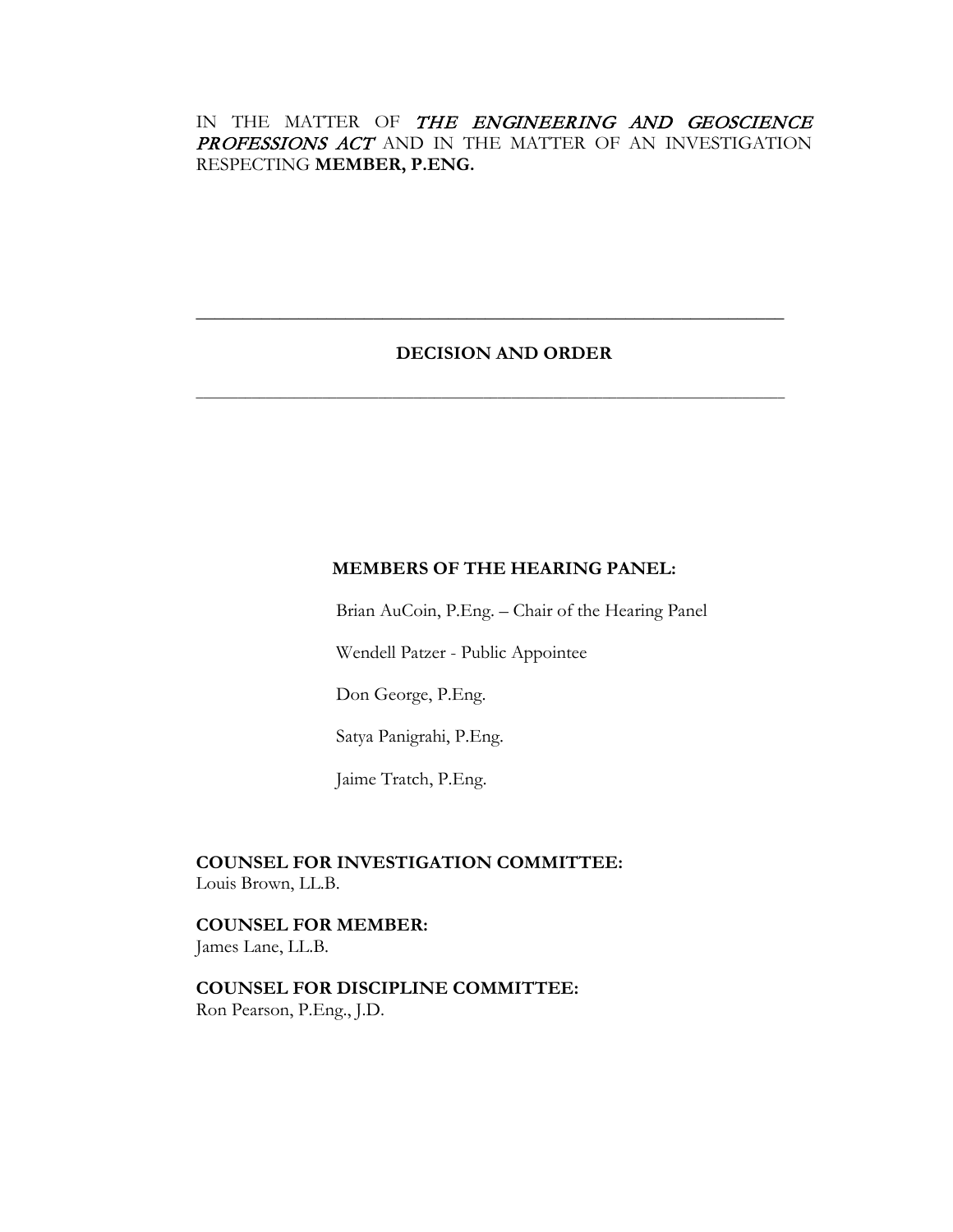**REPORT OF THE HEARING PANEL APPOINTED AND EMPOWERED BY THE DISCIPLINE COMMITTEE OF THE ASSOCIATION OF PROFESSIONAL ENGINEERS AND GEOSCIENTISTS OF SASKATCHEWAN PURSUANT TO** SECTIONS 33, 34, AND 35 OF THE CURRENT ENGINEERING AND GEOSCIENCE PROFESSIONS ACT (HEREIN REFERED TO AS "THE ACT"), AND SECTION 22(4) OF THE CURRENT ENGINEERING AND GEOSCIENCE PROFESSIONS REGULATORY BYLAWS (HEREIN REFERED TO AS "THE BYLAWS"), **TO HOLD A HEARING INTO THE CONDUCT OF MEMBER, P.ENG.**

### **The Complaint**

The following complaint was made by the Investigation Committee of the Association of Professional Engineers and Geoscientists of Saskatchewan (herein known as "*the Association"*) with respect to the conduct of **Member, P.Eng.**

#### Count 1:

**Member, P.Eng.** misinformed the <<Regulatory Agency>> during an investigation about the extent of construction at the <<Client>> waterworks on or about November 6, 2012, contrary to subsections  $30(a)$ , (b) and (c) of The Act.

### Count 2:

**Member, P.Eng.** advised representatives of  $\leq$ Client $\geq$  and the subcontractor, to not talk to the government during the  $\leq$ Regulatory Agency>>'s investigation, contrary to subsections  $30(a)$ , (b) and (c) of **The Act**.

### Count 3:

**Member, P.Eng.** failed to immediately report to the  $\leq$ Regulatory Agency>> any known or anticipated upset conditions or events at or affecting the <<Client's>> waterworks that could adversely affect the quality of water produced by the waterworks, contrary to subsections  $30(a)$ , (b) and (c) of **The Act**.

### **Particulars**

- 1. The <<Regulatory Agency>> initiated an investigation, and as part of their investigation interviewed Member, P.Eng. After water was pumped through the <<Client's>> altered waterworks without proper disinfection the <<Regulatory Agency>> specifically asked if the reservoirs had been installed, if the filters had been installed, whether any piping or valving had been installed and **Member, P.Eng.** replied "no" to all.
- 2. Pursuant to the investigation by the  $\leq$ Regulatory Agency>>,  $\leq$ Client>> representatives and the subcontractor were interviewed. Each individual indicated in the interview that **Member, P.Eng.** told them not to talk to anyone from the government, but to contact [the member] instead.
- 3. **Member, P.Eng.** made representations to the <<Client>> that **Member, P.Eng.** and [the member's] employer firm ("the firm") would oversee everything and that the  $<<$ Client>> would get good value from **Member, P.Eng.** and the firm.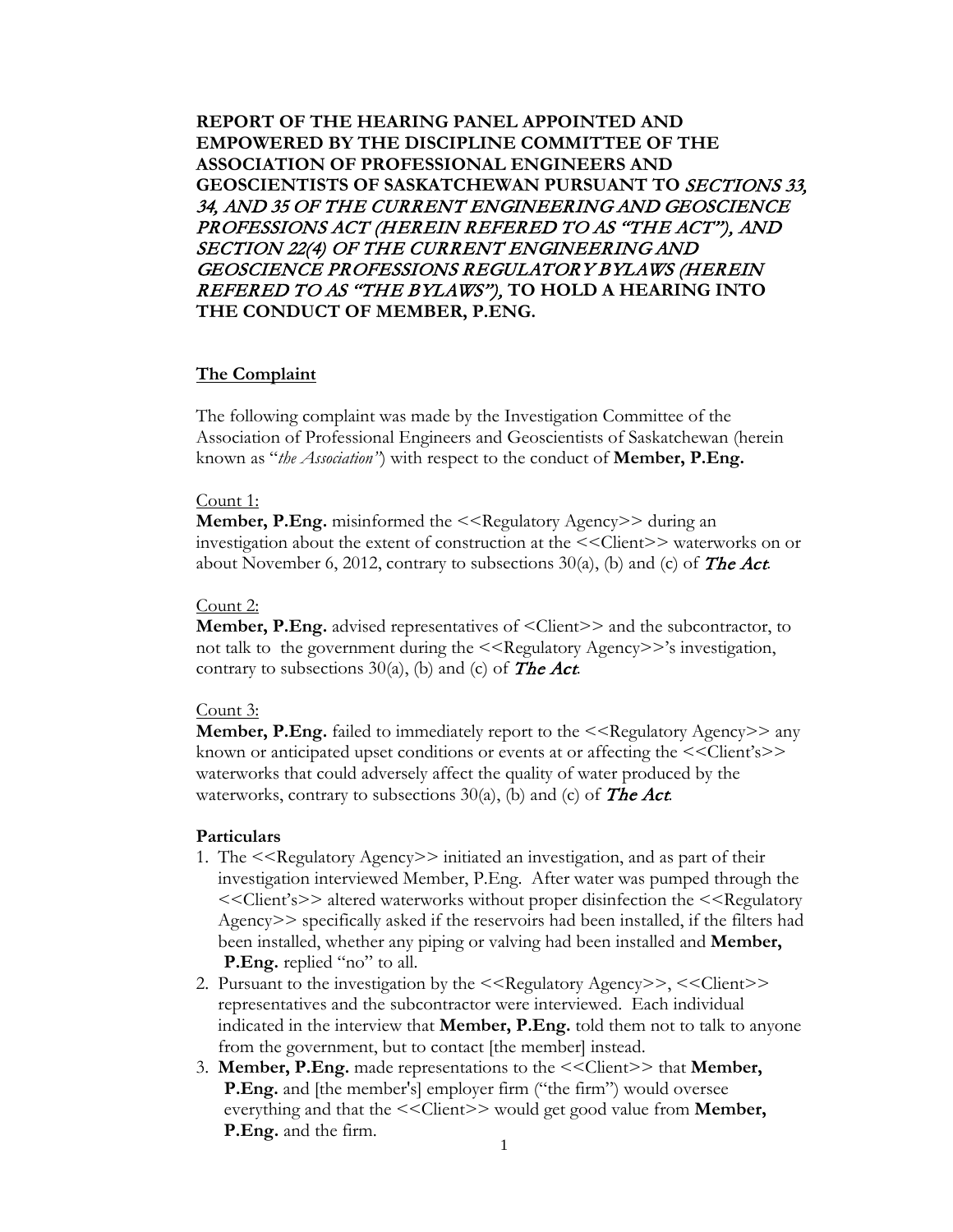Water was pumped through the  $<<$ Client's>> altered waterworks without proper disinfection. **Member, P.Eng.** has a legislated duty to so report pursuant to subsection 37(1) of the *Water Regulations*, 2002 of Saskatchewan, the regulation in force at the time.

A Precautionary Drinking Water Advisory was subsequently issued. The Health Region also issued an Emergency Boil Water Order due to positive E.coli in the water sample.

### **The Discipline Committee**

At its meeting held on June 23, 2017, the Discipline Committee received a report from the Investigation Committee and appointed Brian AuCoin, P.Eng., Don George, P.Eng., Satya Panigahi, P.Eng., Jaime Tratch, P.Eng. to constitute a Hearing Panel to hear the complaints against Member, P.Eng. Wendell Patzer (Public Appointee) was subsequently added to the Hearing Panel after [the member's] appointment as the Association's Discipline Committee Public Appointee was confirmed by Order in Council.

### **The Discipline Hearing**

A notice of Discipline Hearing attached as Exhibit B was served to **Member, P.Eng.** pursuant to *The Act* and *The Bylaws*, with respect to the above complaints.

The Discipline Hearing was convened at 10:00 am on October 30, 2017 at the Executive Royal Hotel, 4025 Albert Street, Regina, Saskatchewan, Canada S4S 3B6.

The Investigation Committee was represented by **Louis A. Browne, LL.B** and **Chris Wimmer, P.Eng., FEC, FGC(Hon)** APEGS Director, Professional Standards.

**Member, P.Eng.** was present by telephone and was represented by **James R. Lane, LL.B.** who was also present by telephone.

Royal Reporting Services Ltd. provided a court recorder, and the proceedings were recorded. The court recorder was **Cheryl Gabel**.

### **Evidence Presented to the Hearing Panel**

The following Exhibits were entered into evidence and are appended hereto:

A. Agreed Statement of Facts dated October 2, 2017, signed by Louis A. Browne, LL.B., legal counsel for the Association Investigation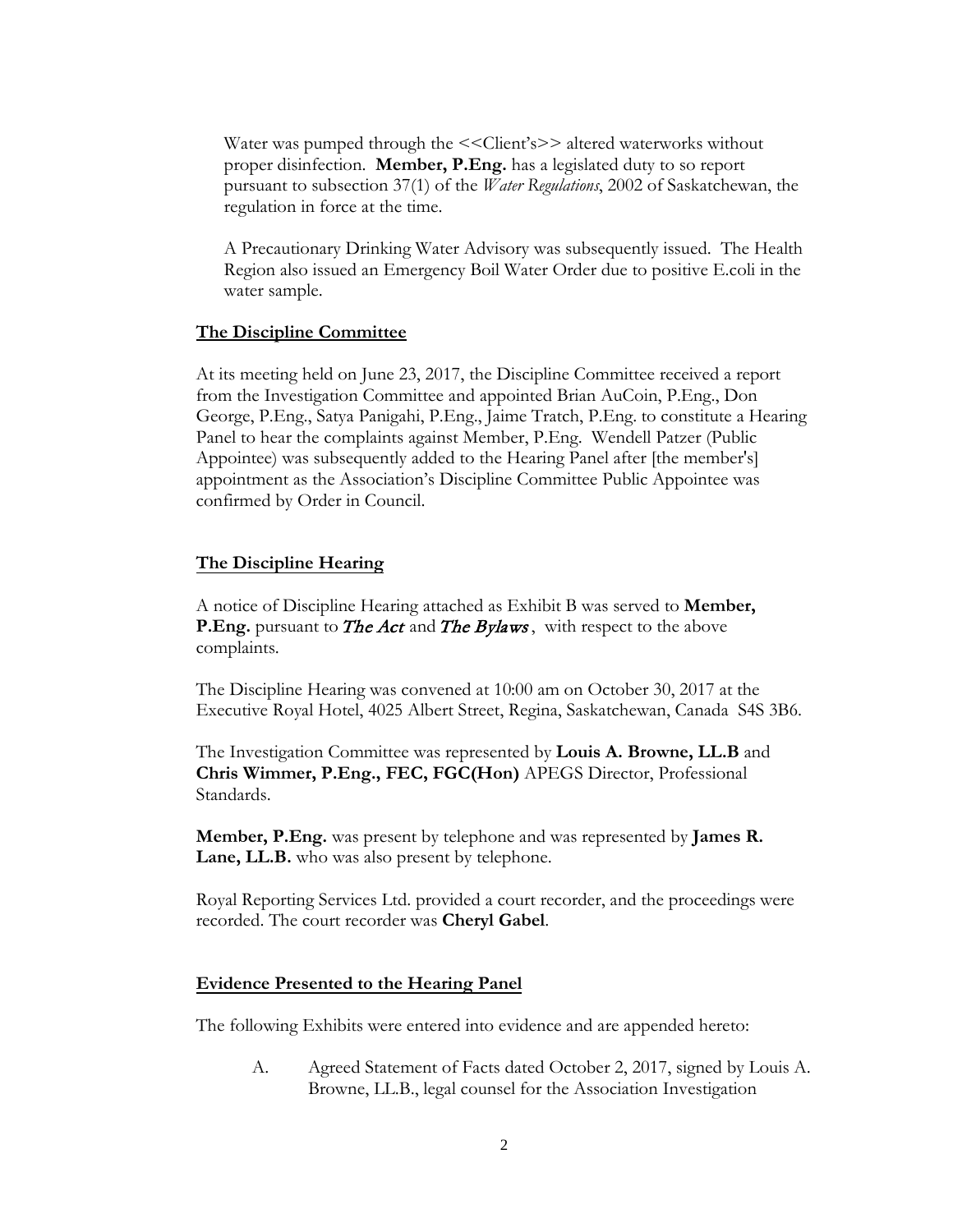Committee and James R. Lane, LL.B., legal counsel for the member, **Member, P.Eng**., including the following appendices:

- a. Certificate of APEGS Registrar re: Membership of **Member, P.Eng.** dated October 16, 2017;
- b. Formal Complaint from the <<Regulatory Agency>>, dated April 25, 2014;
- c. Memo from Robert McDonald, P.Eng., Director of Membership and Legal Services (Threshold Analysis), dated June 25, 2014; and
- d. Report to the Discipline Committee from the Investigation Committee on file 33-14-02, dated March 7, 2017.
- B. Letter from Robert H. McDonald, P.Eng, MBA, LL.B., FEC, FGC(Hon), FCSSE, Executive Director & Registrar, to **Member, P.Eng.** dated May 30, 2017 – Notice of Discipline Hearing, including:

**Q.**Acknowledgement of Service of Notice of Hearing, dated June 15, 2017, by James R. Lane, LL.B.; and

**R.**Notice of Pre-Hearing Conference from Robert H. McDonald, P.Eng, MBA, LL.B., FEC, FGC(Hon), FCSSE, Executive Director & Registrar, to the **Member, P.Eng.**, dated January 24, 2017.

C. Joint Submission as to Disposition, dated October 2, 2017, signed by Louis A. Browne, LL.B., legal counsel for the Association Investigation Committee and James R. Lane, LL.B., legal counsel for the member, **Member, P.Eng.**

The Agreed Statement of Facts contained an admission by the member of the conduct alleged for Count #1 and Count #2, and that such conduct constituted Professional Misconduct. The member acknowledged guilt to those two counts.

Count #3 wasn't specifically discussed in the Agreed Statement of Facts, but Counsel for the Investigation Committee advised the Hearing Panel that, in view of the guilty pleas for Count #1 and Count #2, that the Investigation Committee would not be pursuing Count #3.

The Hearing Panel then recessed to consider the evidence entered by the parties in order to determine whether Professional Misconduct was proven within the meaning of The Act.

### **Summary of Evidence as Determined by the Hearing Panel**

The whole of the evidence available to the Hearing Panel was presented as Exhibits A and B, which included an Agreed Statement of Facts (Exhibit A). These documents confirm the actions of **Member, P.Eng.** which are alleged by the Investigation Committee to constitute Professional Misconduct.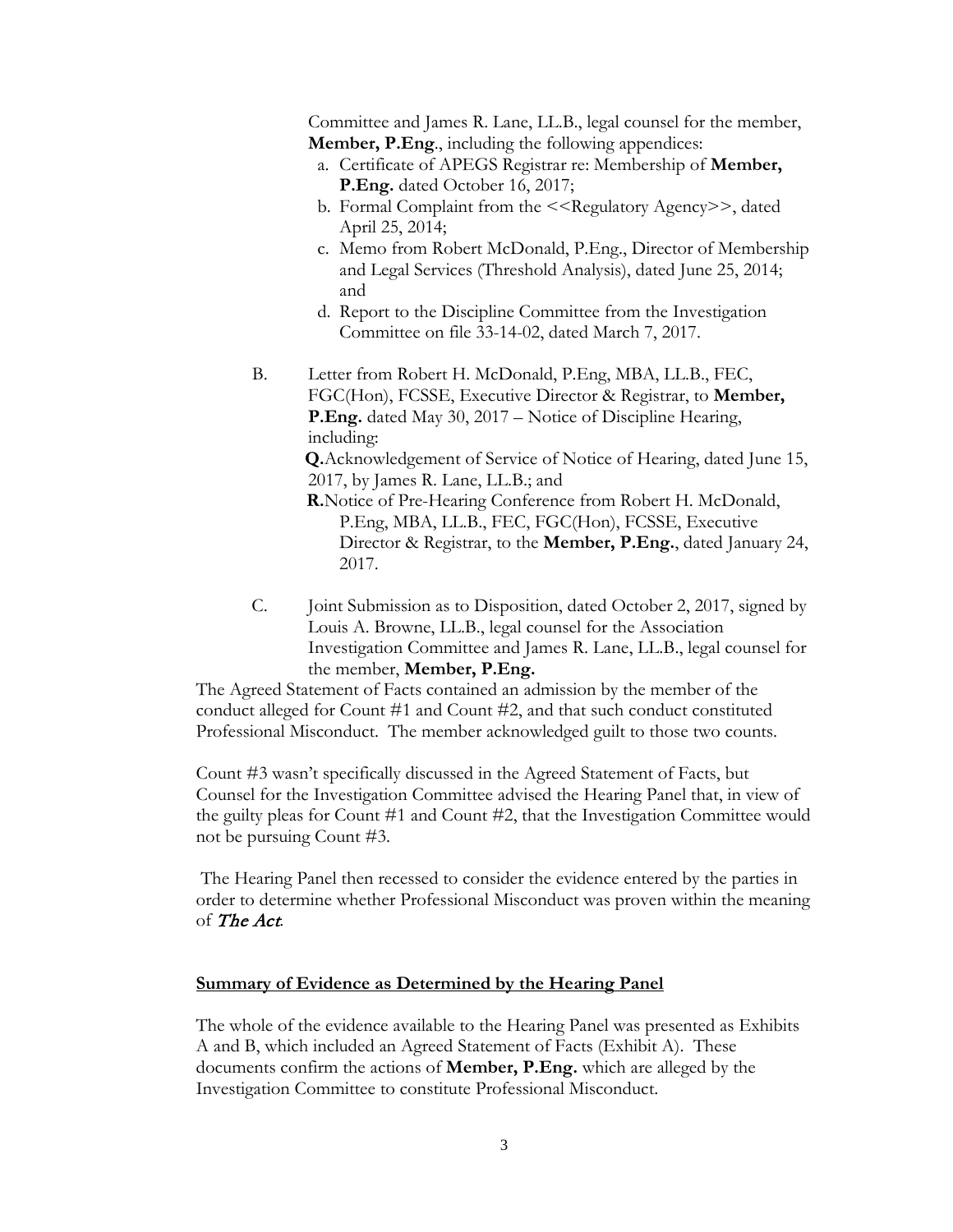### **Analysis and Judgment**

Section 30 of **The Act** defines professional misconduct as follows:

"Professional misconduct is a question of fact, but any matter, conduct or thing, whether or not disgraceful or dishonorable, is professional misconduct within the meaning of this Act if:

- (a) it is harmful to the best interests of the public or the members:
- (b) it tends to harm the standing of the profession;
- (c) it is a breach of this Act or the Bylaws, or
- (d) it is a failure to comply with an order of the investigation committee, the discipline committee or council."

Further, Section 20(2) of **The Bylaws** states:

"…Members and Licensees shall…

- (a) hold paramount the safety, health and welfare of the public and the protection of the environment and promote health and safety within the workplace;
- (b) offer services, advise on or undertake professional assignments only in areas of their competence and practice in a careful and diligent manner; …
- (e) conduct themselves with fairness, courtesy and good faith towards clients, colleagues, employees and others; give credit where it is due and accept, as well as give, honest and fair professional criticism;…"

#### **Deliberations**

The Hearing Panel considered the evidence presented in addition to the conduct admitted to by **Member, P.Eng**. The Hearing Panel made a determination that **Member, P.Eng.** was in breach of Sections 20(2)(a), (b) and (e) of **The Bylaws** and this breach constituted Professional Misconduct as defined in Sections 30(a), (b) and (c) of **The Act.** The decision of the Hearing Panel was rendered at the time of the hearing.

The Investigation Committee and the member were asked for Submissions as to Disposition and they provided Exhibit C – Joint Submission as to Disposition, which was entered into evidence at that time.

#### **Decision and Order**

In the Joint Submissions as to Disposition, the Investigation Committee and the member cited Casey, *Regulation of Professions*, 2005 – Release 1, Section 14.2, Purposes of Sentencing, pages 14-5 to 14-9.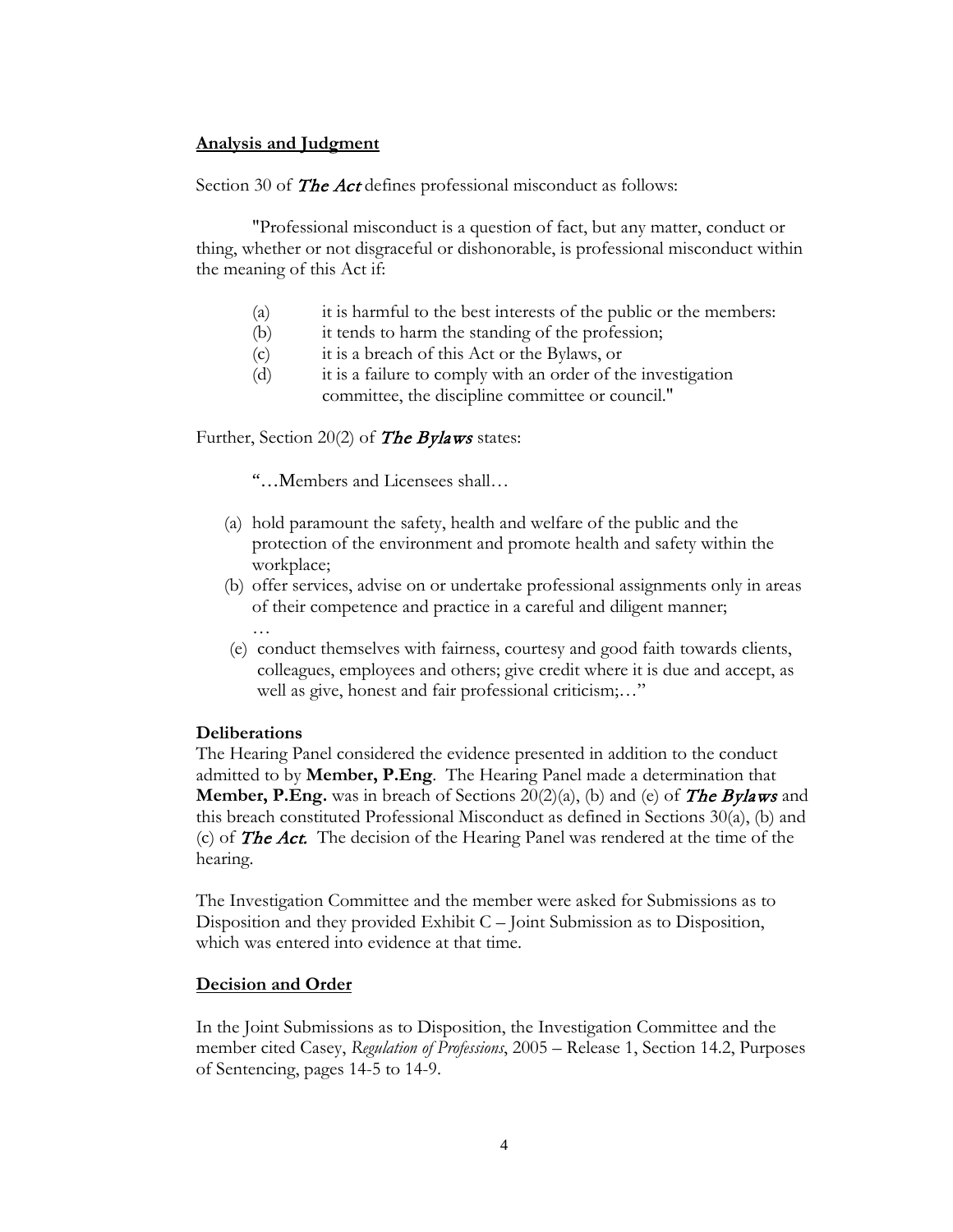The Hearing Panel acknowledges that the fundamental purpose of sentencing for Professional Misconduct is the protection of the public.

The Hearing Panel also considered the following factors when determining its sentence:

- gravity of the offence;
- risk to public safety;
- specific deterrence of the member from engaging in further misconduct;
- general deterrence of other members of the profession;
- rehabilitation of the offender;
- punishment of the offender;
- denunciation by society of the conduct; and
- range of sentences in other cases.

The Hearing Panel also considered mitigating circumstances:

- member's age and experience;
- history of the member's professional conduct;
- member's acknowledgement of responsibility;
- previous service history of the member; and
- member's good character.

Having taken into account all of the above, the Hearing Panel accepted the Joint Submission as to Disposition and made the following orders:

- 1. The license of **Member, P.Eng.** shall be suspended for one year, from the date of the Discipline Hearing (October 30, 2017);
- 2. **Member, P.Eng.** shall successfully complete the Law & Ethics seminar and pass the Saskatchewan Professional Practice Exam (PPE);
- 3. The Decision and Order of the Hearing Panel shall be published on the APEGS website, in *The Professional Edge* and *eEdge*, without names. **Member, P.Eng.** shall be referred to as "*The Member*" in all publications; and
- 4. Costs shall be assessed to a maximum of \$25,000, of which 50% shall be paid by **Member, P.Eng.**

Once all of the above orders are met, **Member, P.Eng.** would be eligible to apply for re-instatement.

In considering whether or not publication should be with or without names, the Hearing Panel considered the following:

- **Member, P.Eng.** acknowledged that [the member] is retiring and not intending to practice in the future; and
- **Member, P.Eng.**'s age.